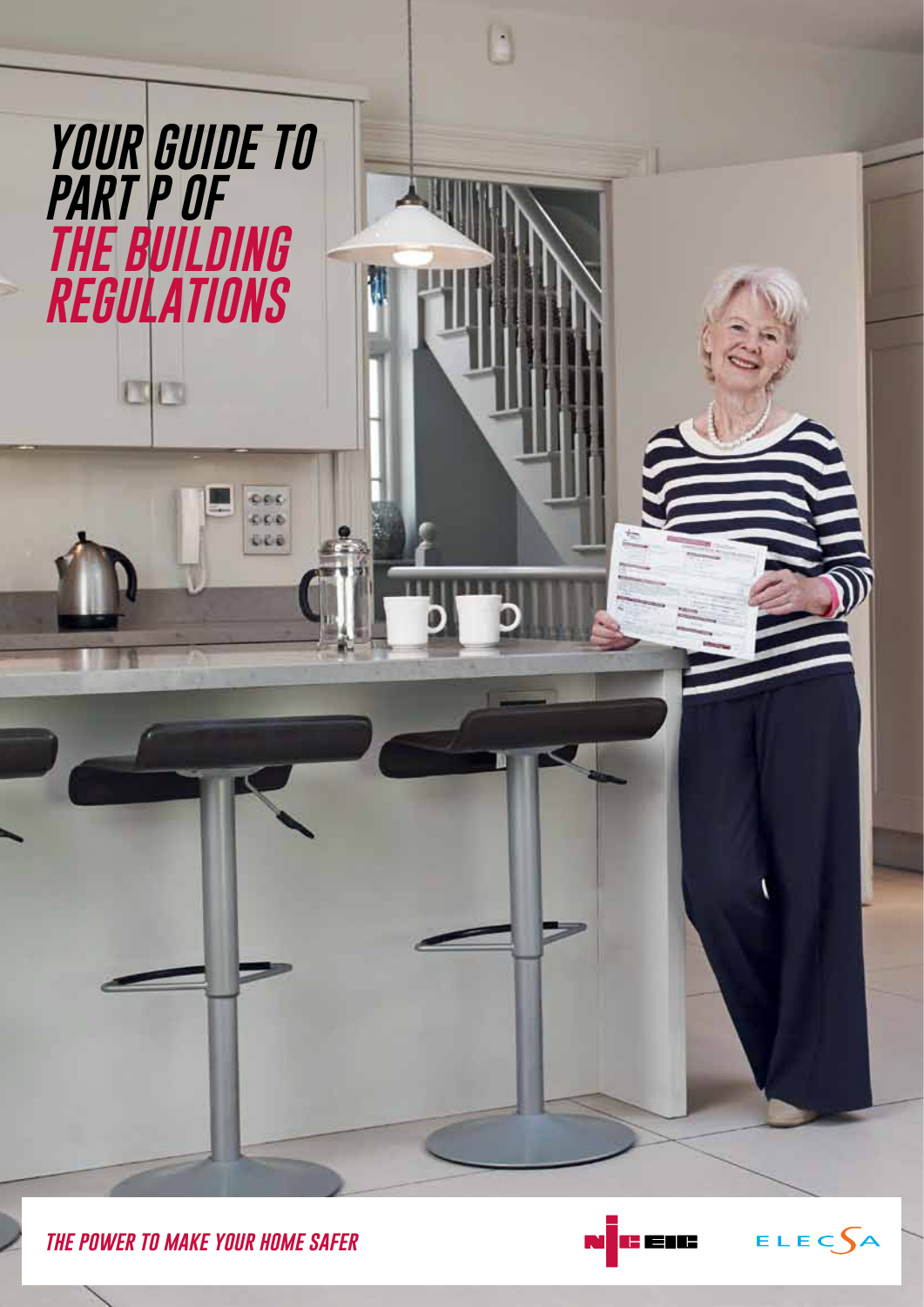# *Part P of the building regulations was introduced by the government on January 1, 2005 to protect householders and reduce the risk of electric shock.*

It brought all electrical work carried out in the home under statutory control - requiring certain jobs to be notified and signed off by a local building control department, or a Competent Person Scheme registered electrician, so that it meets the appropriate safety standards.

#### **Changes to Part P**

In 2013 the government announced some changes to Part P.

The range of work notifiable to building control was reduced (For England only. In Wales some of the regulations still apply).

Under the new, revised regulations, electrical work undertaken in kitchens such as adding a new socket or installing a new security light outdoors are no longer notifiable unless a new circuit is required.

#### **Work that is notifiable to local building control**

Below is an example of the type of work that is notifiable:

- The installation of a new circuit
- The replacement of a consumer unit or п
- Any addition or alteration to existing circuits in г a 'special location'

A 'special location' is considered to be a bathroom where there is a higher risk of water mixing with electrics, giving rise to an increased potential for an electric shock. When working in bathrooms certain restrictions must be adhered to so that switches, and other electrical equipment are installed at safe distances away from showers, baths and taps where the risk of mixing electricity and water is increased.

#### **Work that is not notifiable to local building control**

Below are examples of work that is not notifiable:

- П Additions and alterations to existing installations outside special locations, and replacements, repairs and maintenance anywhere
- Installing a new cooker is not notifiable unless a new cooker circuit is needed
- Connecting an electric gate or garage door to an existing isolator switch is not notifiable work but installing a new circuit from the consumer unit to the isolator is notifiable

#### **Failure to adhere to Part P**

If you cannot provide the right evidence that electrical work has been carried out in accordance with the building regulations then your local building control may insist that the work is re-done at your cost. Additionally, not having the appropriate certification may cause problems when it comes to selling your home.

**It is a criminal offence to carry out work that does not comply with building regulations with a maximum fine of £5,000.**



A straightforward way of meeting the requirements is to use an electrician who is registered with a competent person scheme such as NICEIC or ELECSA. They can self-certify the work and notify the local building control department on your behalf.

You will then receive an Electrical Installation Certificate (EIC) or Minor Electrical Installation Works Certificate (MEIWC) from your contractor confirming the work has been carried out to the required standard along with a building regulation letter of compliance from the registered scheme body – NICEIC or ELECSA.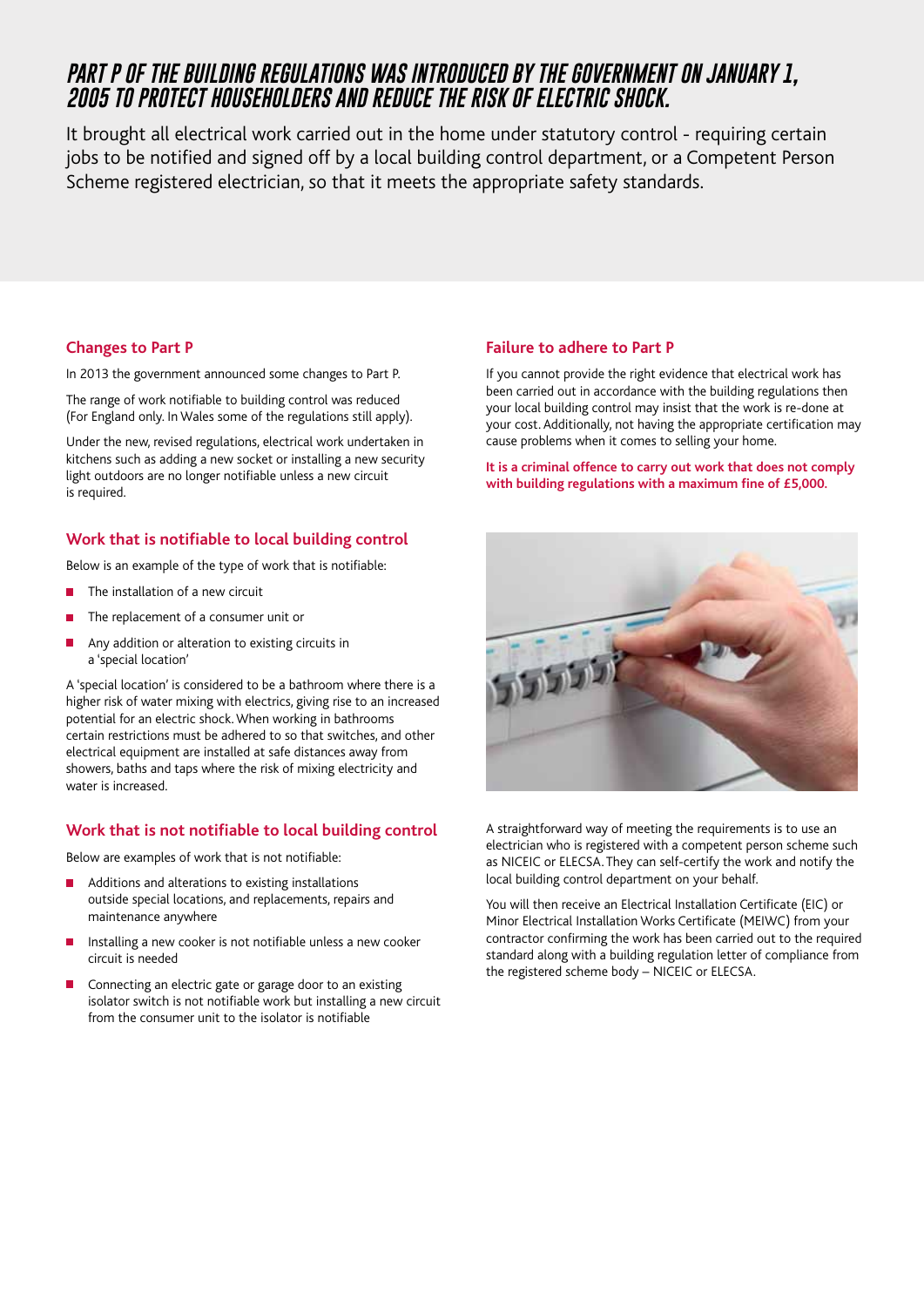